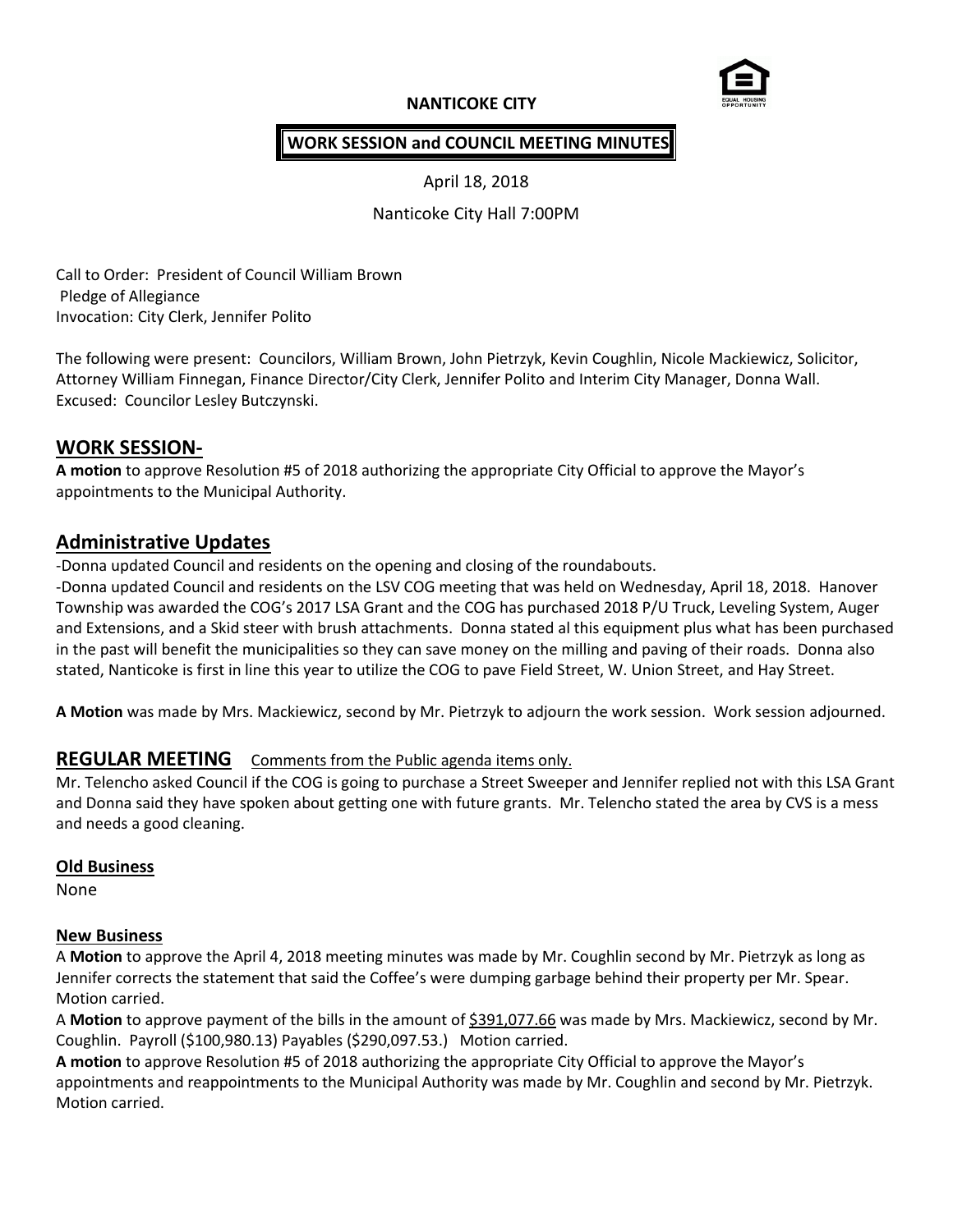#### **COMMENTS FROM THE PUBLIC –**

Rob Spear and Kathy Murphy of 162 S. Hanover Street wants to make a clarification on the statement made in the April 4, 2018 minutes that states "Rob replied it is not just them dumping there". Mr. Spear says this insinuates that he said the Coffee's are dumping garbage behind their property and they are not. So to make this clear, it is not the Coffee's dumping the garbage on their property, it is other residents dumping on the Coffee's property. Mr. Spear also asked Council if they drove by the area on Market St. where Curry Donuts is to notice how dark it is at night. Councilor, Mrs. Mackiewicz stated she did and she agrees that the area needs more lighting. Mr. Spear stated there are no street lights in that area. Mr. Brown mention that possibly putting up a solar light may help. All agree that there is a need for more lighting in that area.

Mr. Telencho wanted an update on the ADA ramps that were installed improperly and approved by the passed engineering firm. He asked if they have been fixed and Donna replied yes. He asked who is paying for it and Mr. Brown stated we are. Mr. Telencho wanted to know why we do not go after Penn Eastern since they approved the ramps even though they were installed improperly. Donna stated it will cost more to litigate this issue so we are just paid to have it completed or the City would lose future CDBG funding. We had a short time frame to do this, Donna stated. Mr. Gianuzzi asked Council why they were not installed properly and why were the inspectors not out periodically following the contractors to make sure the job was completed properly. Mr. Brown said they were inspected and we are not happy with a few streets that were paved and now have cracks in them that were signed off on by the engineers. Donna Wall stated we are having the cracks in the new asphalt repaired by the contractor once the weather warms up. Mr. Telencho also wanted an update on the Bowlarama and asked if it is going up for tax sale. Attorney Finnegan said it is, in September. Mr. Telencho asked Council WHY the City just does not purchase it already. Attorney Finnegan said we do not have the money it will take to purchase and demolish, over 1 million dollars stated Attorney Finnegan. Mr. Telencho said to purchase the property and just sell it. Why do we need to demo it? Attorney Finnegan said if we purchase the property we are morally responsible to take it down and we are not aware of any buyers who are interested in purchasing this property. Mr. Telencho referred to an article written by Melanie Mizenko who interviewed Attorney Finnegan stating everything we cannot do and asked why we do not get answers on what can be done. Mr. Telencho asked how Ashley got rid of the property they had and President Brown responded that DEP was brought in because of environmental issues. Mr. Telencho asked if the Bowlarama was tested and Code Officer Jack Minsavage said yes it was and no issues were found.

Mr. Joe John wanted Council to clarify what needs to be done if the City acquires the property. Attorney Finnegan said the City simply does not have the money to do all that is needed to be completed in order to purchase and demo the property. Mr. Brown suggested we wait until it goes up for tax sale. Attorney Finnegan stated that Scaleat is current on a payment plan which he has violated and if he does not pay his fines, a lien will be filed.

Mr. Telencho asked why we cannot get grants like Wilkes Barre did with the Sterling Hotel. Donna stated we are trying to get grants as they open up.

Mr. Hank Marks stated he had a major issue to bring to everyone's attention that is very alarming to him. He ran into two people who used to be residents of Nanticoke and both stated they no longer live in Nanticoke because the town is falling apart. Hank Marks stated we are allowing the Blacks and Hispanics in and it is driving out the good people. Mr. Brown told Hank that the City cannot discriminate against the people moving into the city. Mr. Marks stated we are turning into Hazleton by letting these people in.

#### **Correspondence** –

None

## **Announcements-**

The Nanticoke Historical Society presents **Virtual Tour #4,** so come join us in a trip back into the time and see the way Nanticoke used to be. Explore the streets of old Nanticoke through pictures and video of things and places long since gone. Date is Sunday Arpil 22, 2018 at 3:00 pm at St. Faustina.